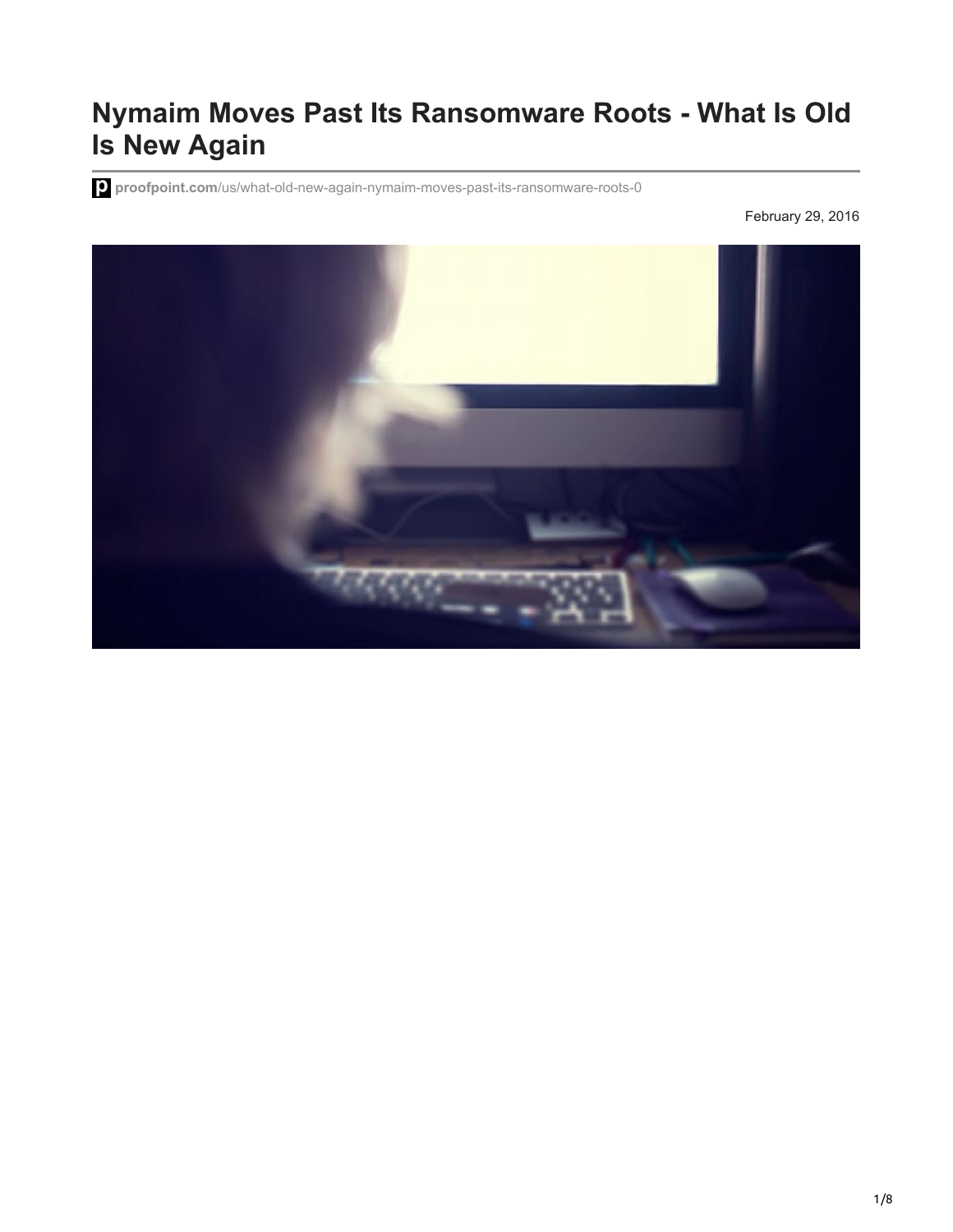

## [Threat Insight](https://www.proofpoint.com/us/blog/threat-insight) Nymaim Moves Past Its Ransomware Roots - What Is Old Is New Again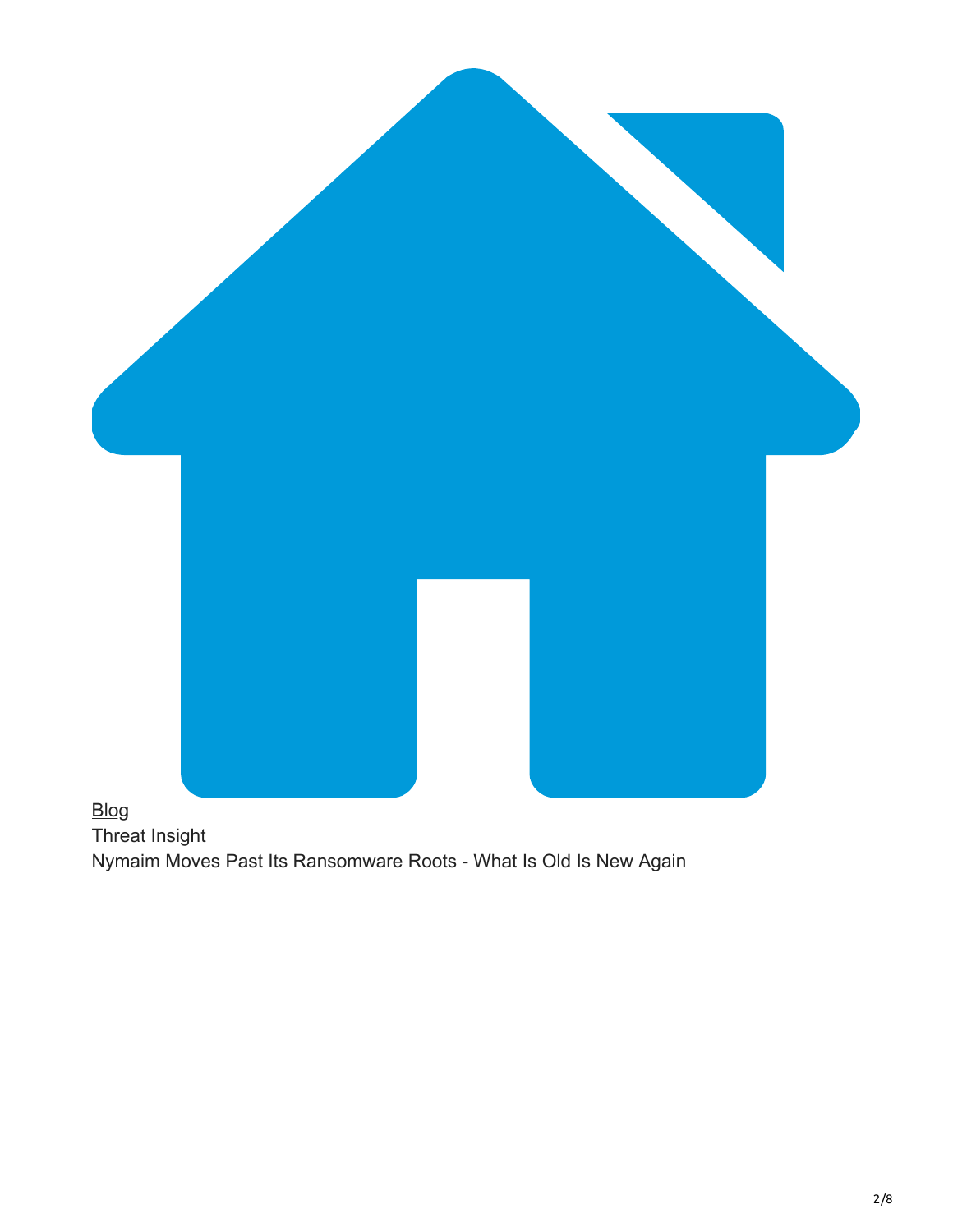

#### February 26, 2016 Proofpoint Staff

Most malware that we see is distributed through spam sent out by botnets. Other malware comes through "drive-by downloads" from compromised or malicious websites. Now one attacker is using legitimate bulk email services to spread the Nymaim Trojan, an alarming shift that could make such attacks harder to detect.

Nymaim is a 2-year-old strain of malware most closely associated with ransomware. We have seen recent attacks spreading it using an established email marketing service provider to avoid blacklists and detection tools. But instead of ransomware, the malware is now being used to distribute banking Trojans.

Originally observed in 2013, the Nymaim Trojan was installing ransomware before fileencrypting malware was [making headlines](http://proofpoint.com/us/threat-insight/post/Dridex-Actors-Get-In-the-Ransomware-Game-With-Locky) and extorting money from people, [hospitals,](http://www.forbes.com/sites/thomasbrewster/2016/02/18/ransomware-hollywood-payment-locky-menace/#2b0d64e875b0) and even the [police.](http://www.darkreading.com/attacks-breaches/police-pay-off-ransomware-operators-again/d/d-id/1319918) At that time, Nymaim was largely distributed via the Black Hole Exploit Kit [\(BHEK\) as a "drive-by download." Later, the actors behind the distribution of Nymaim began](http://www.eset.com/int/about/press/articles/article/nymaim-ransomware-still-active-finding-new-infection-vector-to-spread-black-hat-seo/) manipulating search results so that sites compromised with BHEK were more likely to get clicks. By 2014, researchers found machines infected with Nymaim that also contained traces of other malware including Vawtrak, Miuref, Pony, and Ursnif.

Although most famously associated with early ransomware, Nymaim is, at its core, a downloader Trojan that can be used to install a variety of malware. Recently, we have been tracking new vectors and payloads for Nymaim, with multiple campaigns utilizing email to send document attachments or URLs leading to documents. When users open one of these documents, the macros download and install Nymaim. Then, in most cases, Nymaim installs the [Ursnif](https://www.microsoft.com/security/portal/threat/encyclopedia/entry.aspx?Name=Win32%2FUrsnif) banking Trojan on vulnerable PCs.

The emails include links from legitimate domains used by the service provider but redirect users to malicious macro-embedded documents to deliver Nymaim. It is unclear whether the threat actors are using a compromised account on the email marketing service or signed up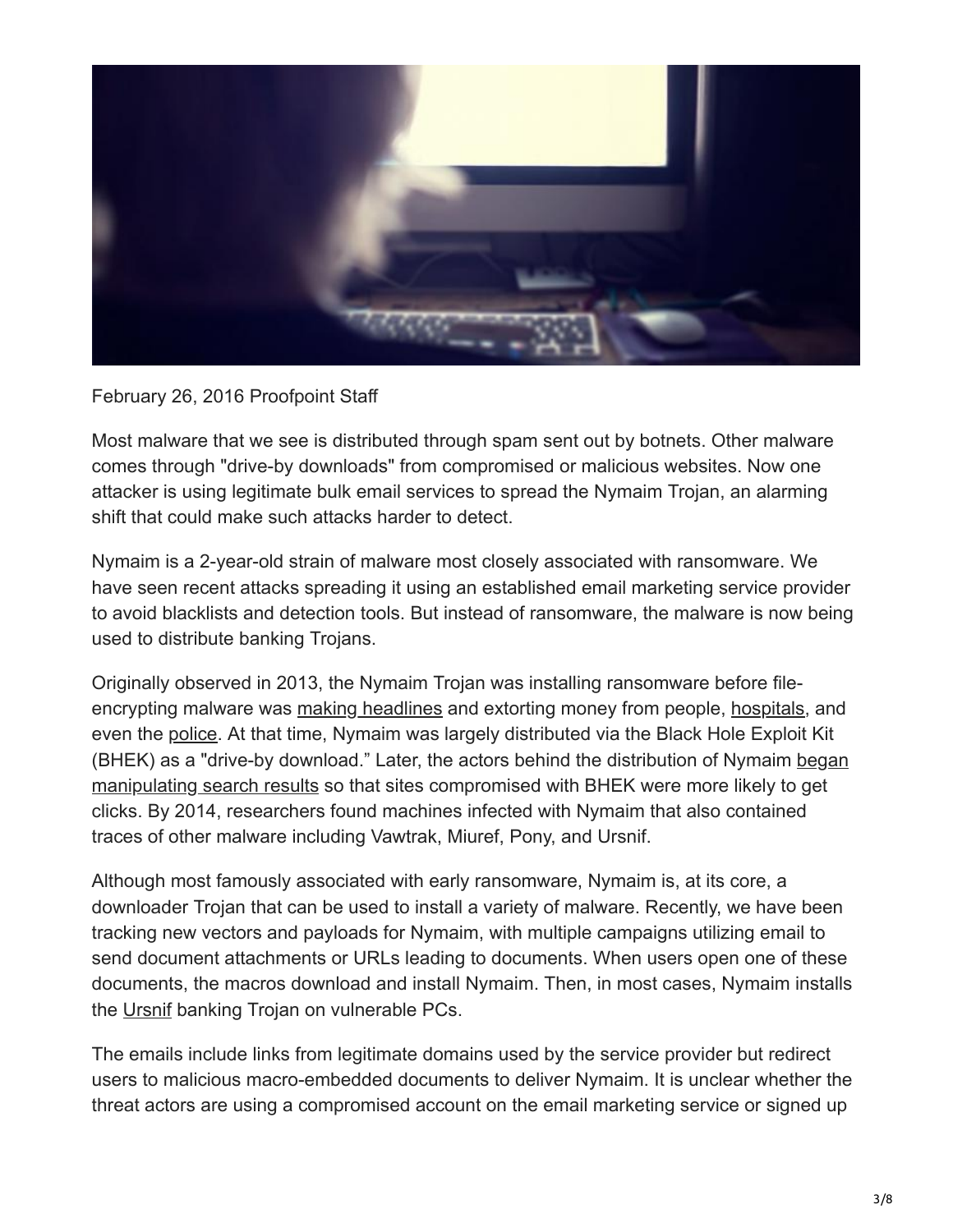for a free trial. In either case, the trend marks a departure from their usual reliance on botnets—and could make them harder to detect.



Parco Inc. | 9100 Front Street | Fort Wayne | IN | 46818

*Figure 1: Lure leveraging email marketing service*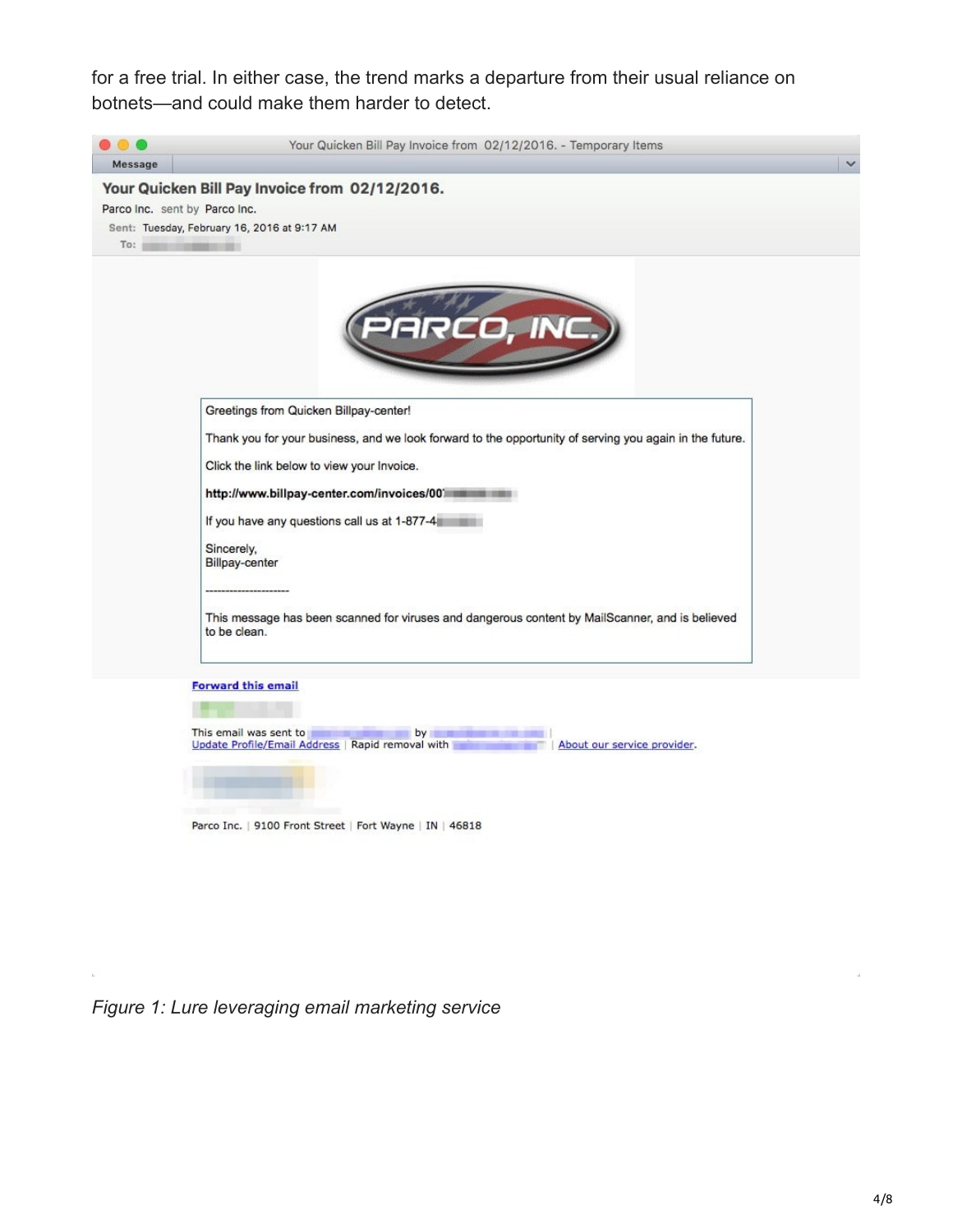

*Figure 2: Malicious document downloaded from link shown in Figure 1*

Not surprisingly, using a well-known email marketing service can improve the effectiveness of the attacks by improving link reputation, keeping senders on whitelists, and bypassing sampling by multiple security vendors who deliberately exclude bulk mailing services.

In other campaigns, Nymaim is being delivered through even more circuitous means. On February 17, for example, we tracked a malicious document attachment campaign in which Microsoft Word documents attached to emails with subjects "February payment" or "Fedex Delivery Notification" used macros to drop Pony onto PCs.

Pony is a Trojan with credential-stealing capabilities. In this case it is used to download Nymaim, which in turn may then download other malware such as Ursnif.

Email is the top vector for delivering Nymaim in these recent campaigns (whether via attached malicious documents or links to malicious URLs). We have identified two other interesting features in these new campaigns: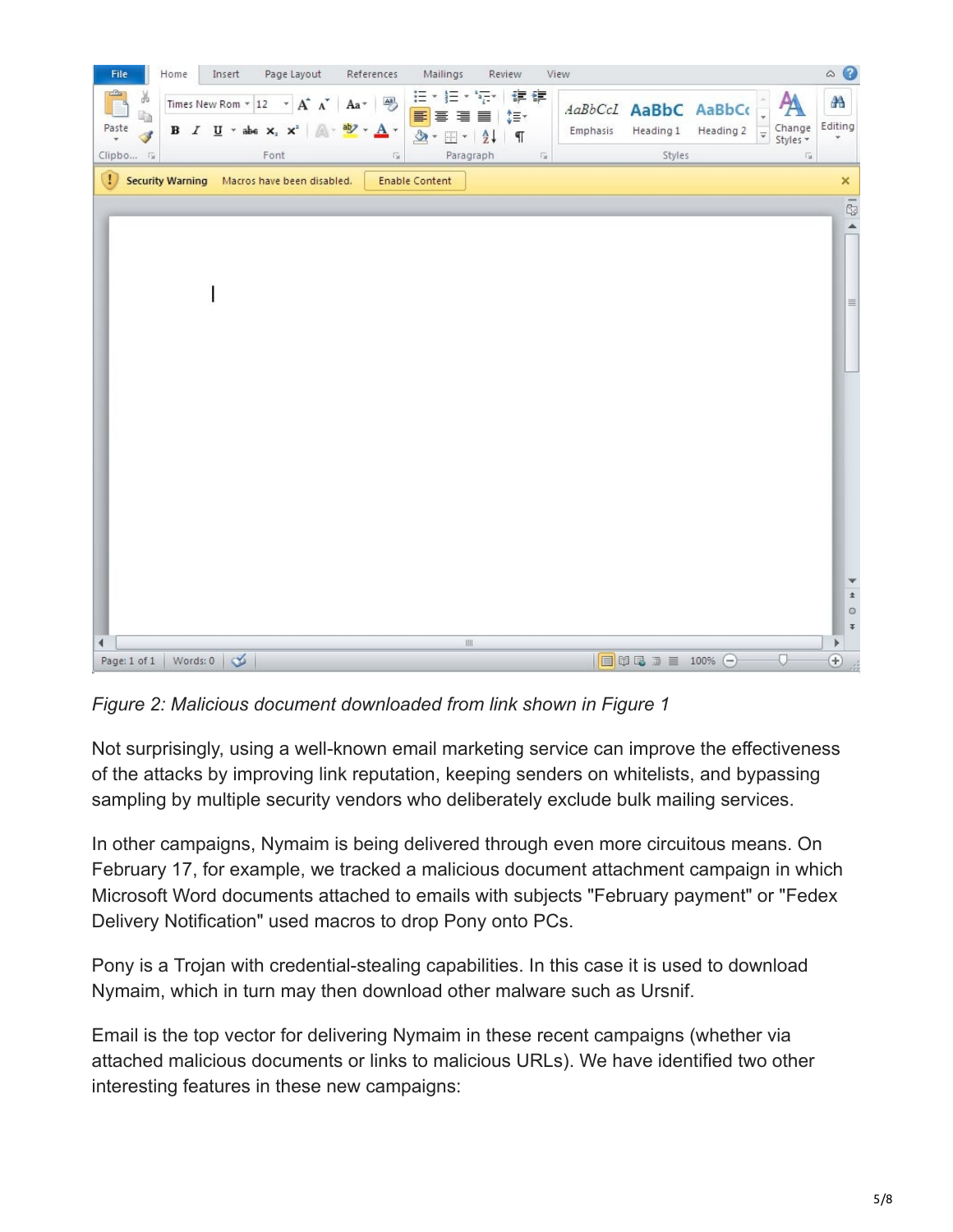- Nymaim still appears to be using some of the same web injects (hence targeting the same organizations) as it did in campaigns from 2013 and 2014, even while actors are employing other means (like VBA macros) to deliver the malware.
- Nymaim is heavily obfuscating both its own functions and that of its payload (at least in the case of Ursnif) in memory. This move makes analyzing and reverse-engineering it harder.

In Figure 3, Nymaim is monitoring and replacing content of a banking website while the user is browsing it. This screenshot shows traffic generated by the malware to its injection control IP address 31.184.234[.]21. The malware reports that the user is visiting a banking site. It then receives instructions on how to modify and replace content to initiate fraud on the user's account.



*Figure 3: Nymaim web injection*

Nymaim is hardly new. But these campaigns bring some new approaches to the table. Abusing an email marketing service brings a number of benefits to the actors and leaves many recipients potentially more vulnerable to attack. It's possible to blacklist IP addresses associated with the botnets that typically distribute malware via email. But in this case, the campaign uses a known "good" mail distribution vector.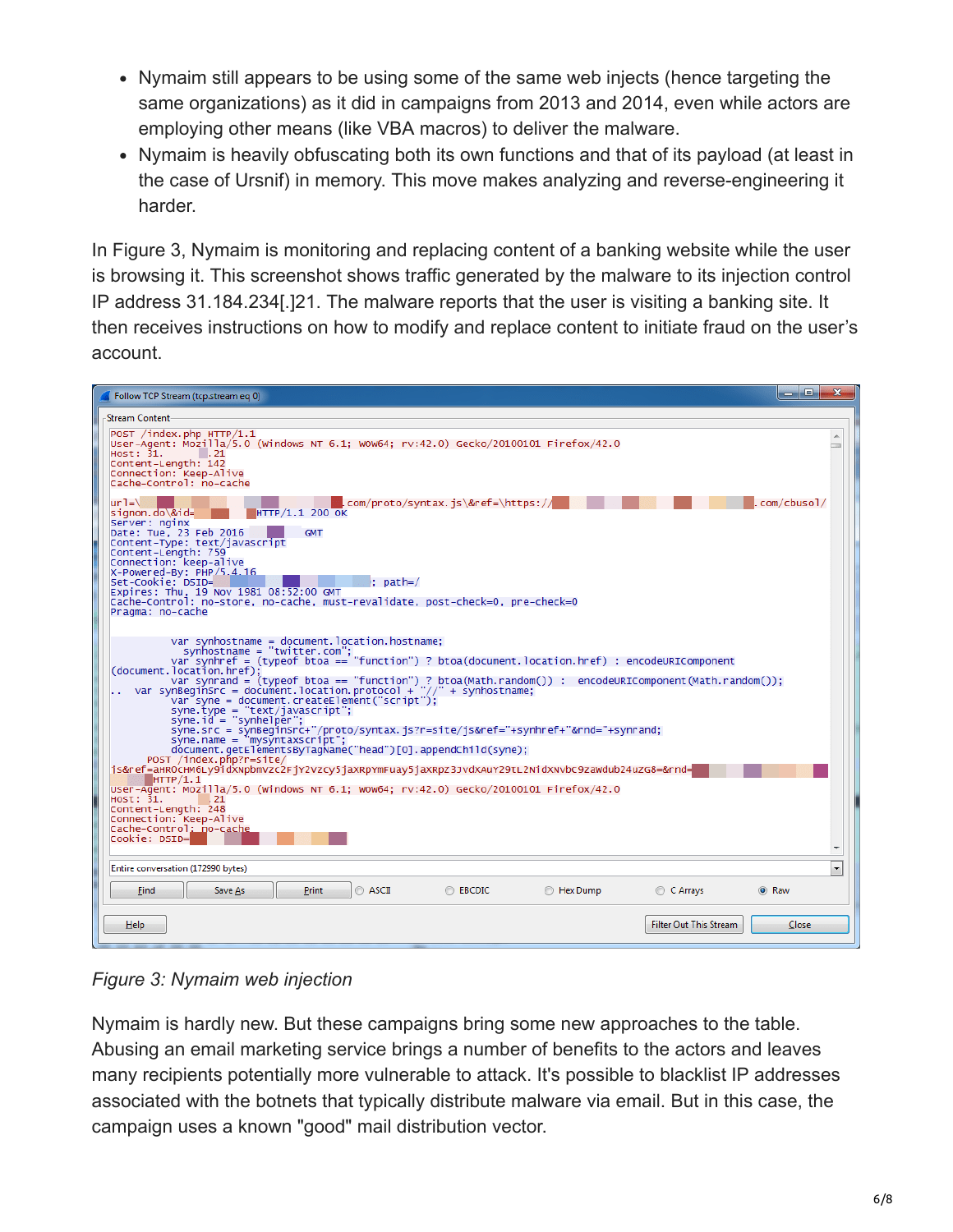Without more advanced analysis in a sandbox environment, these kinds of attacks are difficult to catch. At the same time, actors are leveraging Nymaim's capabilities as a loader and its flexibility to distribute the latest banking Trojans.

In other words, what is old is new again, and Nymaim has been revitalized to meet current demands from threat actors.

#### **Indicators of Compromise**

*Sample hashes (Documents that download Nymaim):*

ce0c220603d23fbb072f91a6a813c07e0c1d02559f54f9899d3d3be1db6d8851 617f3001d64cfc1edb3ccd70a084f888a34cb7f2e39d92e0685461baa23a4e5d c788fd4cae05844344b04629d97be324d1f85dbefdfc8352489154341f888aa9 18e2461c250aaada1847b2aba8aef43f7686477f11b64e7597c325ee557f5128 3e522c5873f976078e2c31681771640c73ee8a4e192ecbbcf6fe4e8b3a486920 d78e20396efc39af29717d8dcceaf48a241ebd36a2f89d0c903ecf81fa9f5d0c 5cdf41ef8cc330a5ea7fa06de6e220afdd8c2d5b708041296801f45bcafa16e3 d4e3fb25f0d397967f1e88baffb97cfd6f40953d0c9f998d1c4694d1982d2d65 8efdfcf63f1dbfa9666bce23246f49c5788ec8c8edacc722038d9110375d89b5 e5c5385b79743ced00adebc0daae5fa619cf3836417bc2b0379f98a24f81c4bb c0515052e8bc2e2772b29cbb694e72af9a6c2be8ebceba5766bcdaf26fe955da b5b6b37f28dc16bbbac8df75af51f66436f7a4b4dec7ee3d911fb2601c1bb3b5 642420b08d6333b8cf48014b62c60f9bd1f51be4b3c00b6023e824987d177b73

#### *Distribution domains (domains hosting documents that download Nymaim):*

[hxxp://intuit.secureserver17[.]com/invoices/Invoice\_897-84579.doc] [hxxp://secure.secureserver17[.]com/invoices/Invoice\_11471.doc] [hxxp://quickbooks.intuit-invoices[.]com/invoices/qb\_invoice\_1147630.doc]

*Distribution domains (domains hosting Nymaim payload):*

dalinumsdeli42[.]com/posts/dli506.exe www.billpay-center[.]com/invoices/007448322.doc forget42gibb[.]com/post/506pblpks.exe fini4kbimm[.]com forget42gibb[.]com grotesk14file[.]com intro12duction1[.]com finiki45toget[.]com joreshi50indo[.]com epay-solution[.]com billpay-center[.]com amoretaniintrodano36[.]com